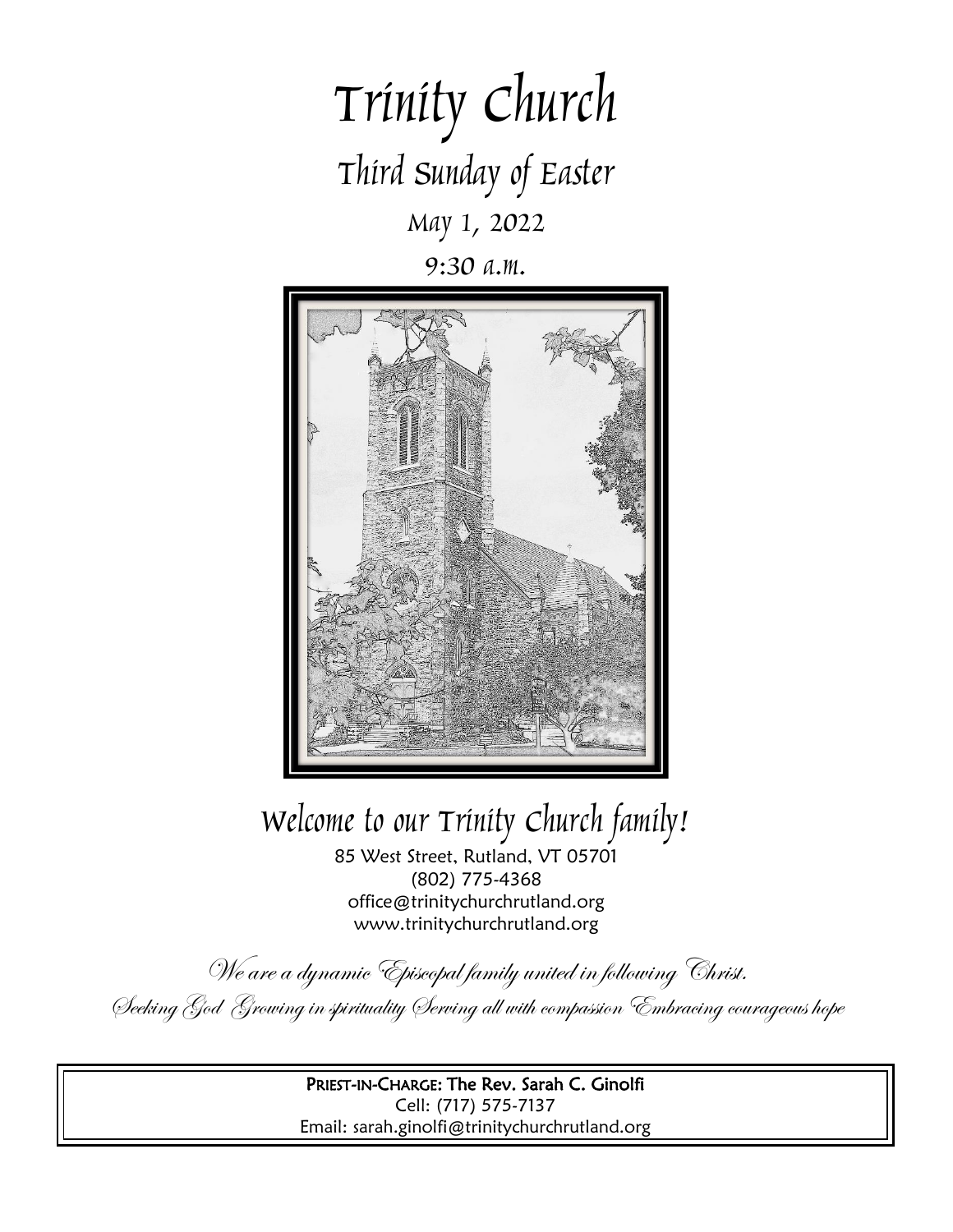## Announcements

Many thanks to Sarah Danner for sharing her story during worship today!

Precautions Required for In-Person Worship— Masks are now optional for those fully vaccinated/boosted. We'll begin serving communion along the railing, still consuming the elements together in pews once all are served.

Women of Trinity Meeting—Today's WOT meeting has been cancelled. Please keep tuned to announcements for updates.

Coffee Hour Resumes—Join us today for coffee and fellowship in Nourse Hall following our worship together! There are still Sundays available needing volunteer hosts. There is a sign-up sheet in the narthex (two hosts per Sunday, please) along with a donation jar to help the hosts defray the costs of providing refreshments. To learn more about how to host, please speak with Linda Fay or Melissa Slenker who are veterans from the past.

Name Tags—We have a variety of styles for our new name badges; some lanyard, some pins, some clips. Some are larger, some smaller. During coffee hour today, we invite you to choose your badge holder and assemble your new name tag. Please fill out a green form if your name card is not there.

Trinity Banner March—Today, Rutland will be returning to its tradition of the Loyalty Day Parade. But before the parade, Dana Peterson will lead a Trinity Banner March that will wind its way to the site of the first Trinity Church on Main Street and "beat the bounds" of Trinity Church--that is around the block on which Trinity stands. If you'd like to join Dana, meet him in front of the church at 1:00pm. Then come back to Trinity and help the O&E team have some fun with lawn games before the parade!

## Outreach and Evangelism—Upcoming Events:

- May 1st Loyalty Day Parade-Trinity will be hosting games on the lawn before the parade
- June 4th Bark for Life at the VT State Fairgrounds
- June 25th Relay for Life at the VT State Fairgrounds

Bishop's Annual Visit to Trinity—Bishop Shannon MacVean-Brown will be visiting Trinity for the first time in person on May 15. Bishop Shannon began just before the pandemic struck closing parishes down, so she's only visited us via Zoom. We will have confirmation for the first time in many years, so it will be a BIG celebration with a reception to follow. If you have interest in being confirmed, received into the church, or reaffirmed, please speak with Mother Sarah. Worship on May 15 will be at 11:00am to accommodate the bishop's travel time. More information will come regarding the reception in the weeks to come as well as the next two issues of LOGOS.

Lectio Divina—The Daughters of the King invite you to join them for the May Lectio Divina at 10:30am on Thursday, May 26 via Zoom. You can find the link on the church calendar in the Events tab of our website.

Bark for Life: June 4th 11am-1pm at the Vermont State Fairgrounds—During the month of May, we're running a drive to support Bark for Life (part of Relay-for Life). The theme for this year's event is "Healthy Moving and Eating." We'll help collect the following items for basket raffles: dog bones, dog toys, and coffee mugs (for humans!). Mother Sarah will attend to bless the animals on the day of the event. See Lisa Frankel to learn more!

The Stranger Among Us: The US, the Northern Triangle and Asylum--This free four week offering from Grace UCC and Bridge to Rutland will explore the history, theology and policy that bring us to today's asylum crisis. All are welcome; please wear masks. The classes will take place at Grace UCC on Tuesdays, May 3, 10, 17, and 24 from 6:30-8:00pm. RSVP: bridgetorutland@gmail.com OR 802-779-4217

\*\*\*\*\*\*\*\*\*



<sup>A</sup>LTAR FLOWERS ARE GIVEN TODAY IN MEMORY OF:

John and Caroline Woodfin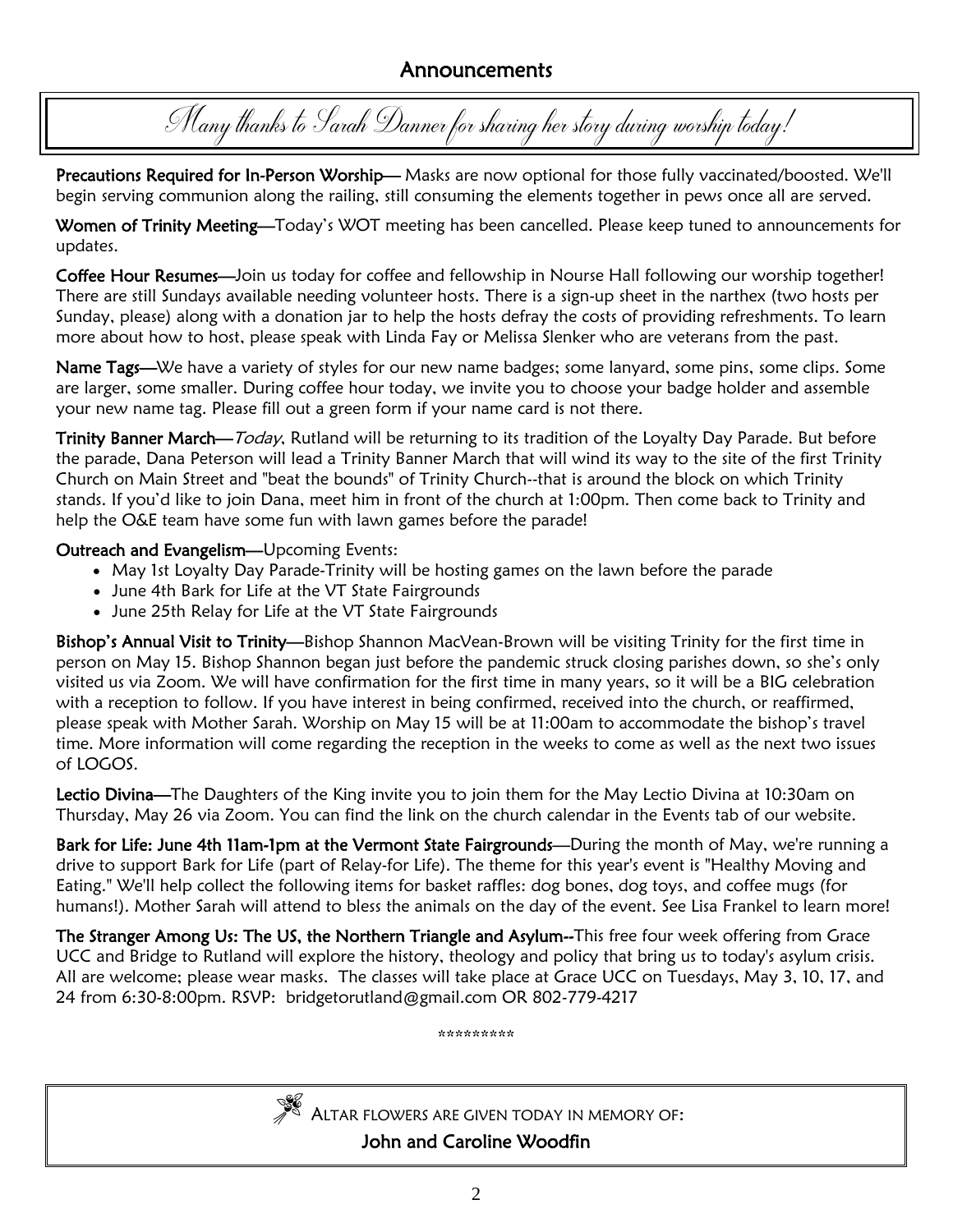Our Staff: Priest-in-Charge, the Rev. Sarah Ginolfi; treasurer, Linda Fay; Parish Administrator, Wendy Grace; Music Director, John Riddle; Sexton, Jeff Zoesch

Our Vestry: Senior Warden, Fern Fryer; Junior Warden, Jay Slenker; Members: Melissa Alarie; Lisa F. Boerner; Elizabeth Bushey; Kathy Hall; Rich Jones; David Thurmer; Holly Webb

Today's Liturgical Assistants: Altar Guild-Lois Jaworski, Elizabeth Bushey, Elaine Foskett, Melissa Slenker; Chalice Assistant- Fern Fryer; Old Testament Reader-Lisa Boerner; Epistle Reader- Pat Psholka; Intercessor-Kathy Hall; Ushers-Bruce Howard, Kathy Hall; Live Stream Tech-Marc Brierre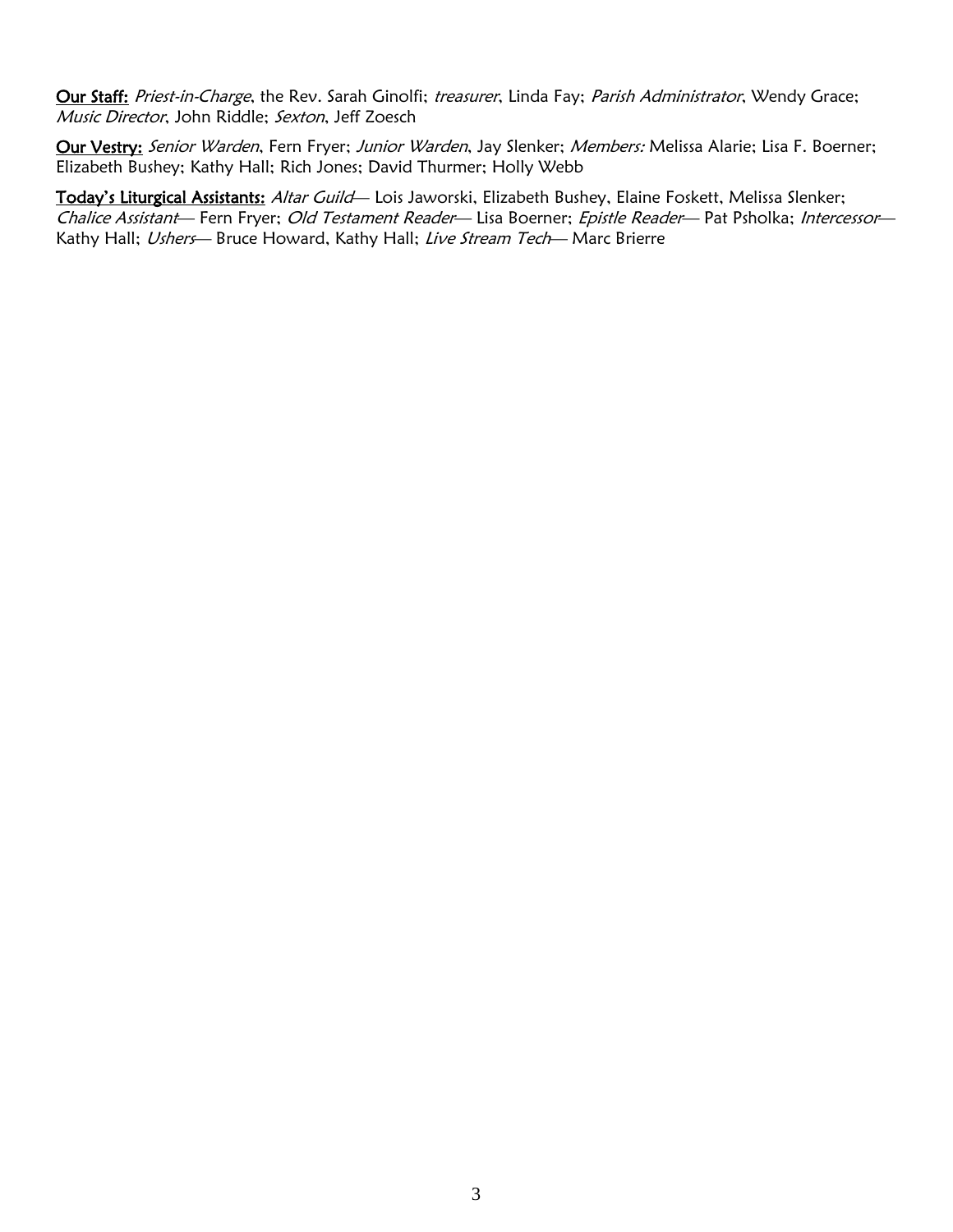# 9:30 a.m. Third Sunday of Easter – Holy Eucharist

# The Invitatory

Prelude Fugue in C major (BWV 545.2) Frelude J. S. Bach

Processional Hymn  $\#255$  **Processional Hymn**  $\#255$ 

### Opening Acclamation

Celebrant: Alleluia! Christ is risen.

People: The Lord is risen indeed. Alleluia!

Celebrant: Almighty God, to you all hearts are open, all desires known, and from you no secrets are hid: Cleanse the thoughts of our hearts by the inspiration of your Holy Spirit, that we may perfectly love you, and worthily magnify your holy Name; through Christ our Lord. Amen.

Gloria in Excelsis S 277 (service music is found in the front section of the hymnal)

### The Collect of the Day

Officiant: The Lord be with you.

People: And also with you.

Officiant: Let us pray.

O God, whose blessed Son made himself known to his disciples in the breaking of bread: Open the eyes of our faith, that we may behold him in all his redeeming work; who lives and reigns with you, in the unity of the Holy Spirit, one God, now and for ever. Amen.

# The Word of the Lord

## Lessons of the Day

First Lesson: Acts 9:1-20

Reader: A reading from the Acts of the Apostles.

Saul, still breathing threats and murder against the disciples of the Lord, went to the high priest and asked him for letters to the synagogues at Damascus, so that if he found any who belonged to the Way, men or women, he might bring them bound to Jerusalem. Now as he was going along and approaching Damascus, suddenly a light from heaven flashed around him. He fell to the ground and heard a voice saying to him, "Saul, Saul, why do you persecute me?" He asked, "Who are you, Lord?" The reply came, "I am Jesus, whom you are persecuting. But get up and enter the city, and you will be told what you are to do." The men who were traveling with him stood speechless because they heard the voice but saw no one. Saul got up from the ground, and though his eyes were open, he could see nothing; so they led him by the hand and brought him into Damascus. For three days he was without sight, and neither ate nor drank. Now there was a disciple in Damascus named Ananias. The Lord said to him in a vision, "Ananias." He answered, "Here I am, Lord." The Lord said to him, "Get up and go to the street called Straight, and at the house of Judas look for a man of Tarsus named Saul. At this moment he is praying, and he has seen in a vision a man named Ananias come in and lay his hands on him so that he might regain his sight." But Ananias answered, "Lord, I have heard from many about this man, how much evil he has done to your saints in Jerusalem; and here he has authority from the chief priests to bind all who invoke your name." But the Lord said to him, "Go, for he is an instrument whom I have chosen to bring my name before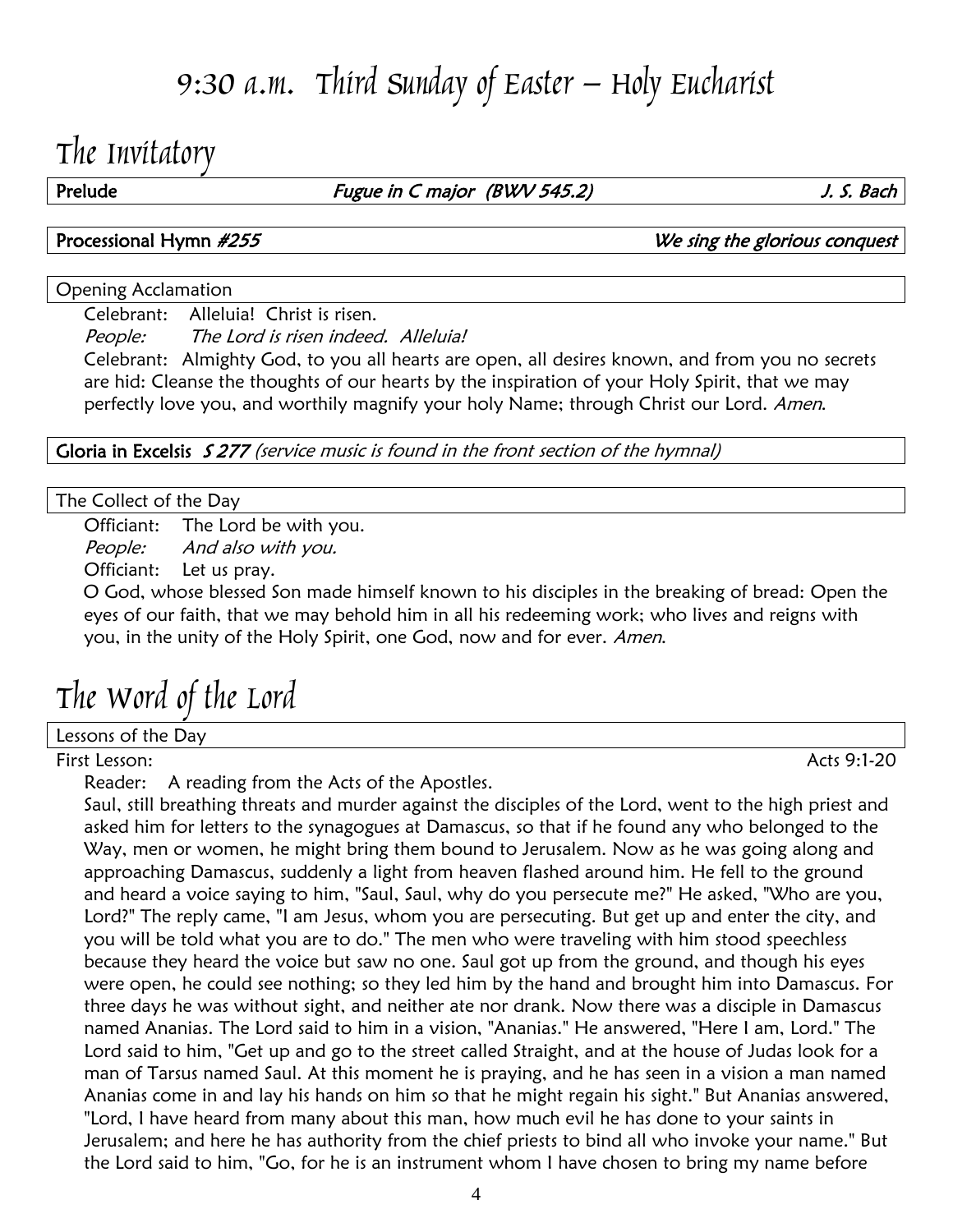Gentiles and kings and before the people of Israel; I myself will show him how much he must suffer for the sake of my name." So Ananias went and entered the house. He laid his hands on Saul and said, "Brother Saul, the Lord Jesus, who appeared to you on your way here, has sent me so that you may regain your sight and be filled with the Holy Spirit." And immediately something like scales fell from his eyes, and his sight was restored. Then he got up and was baptized, and after taking some food, he regained his strength. For several days he was with the disciples in Damascus, and immediately he began to proclaim Jesus in the synagogues, saying, "He is the Son of God." The Word of the Lord.

People: Thanks be to God.

Psalm Psalm 30

Officiant: Please join me in reciting Psalm 30. The congregation will respond on the italicized verses.

1 I will exalt you, O Lord, because you have lifted me up \* and have not let my enemies triumph over me.

2 O Lord my God, I cried out to you,  $*$ and you restored me to health.

3 You brought me up, O Lord, from the dead; \* you restored my life as I was going down to the grave.

4 Sing to the Lord, you servants of his; \* give thanks for the remembrance of his holiness.

5 For his wrath endures but the twinkling of an eye, \* his favor for a lifetime.

6 Weeping may spend the night, \* but joy comes in the morning.

7 While I felt secure, I said, "I shall never be disturbed. \* You, Lord, with your favor, made me as strong as the mountains."

8 Then you hid your face, \* and I was filled with fear.

9 I cried to you, O Lord; \* I pleaded with the Lord, saying,

10 "What profit is there in my blood, if I go down to the Pit?  $*$ will the dust praise you or declare your faithfulness?

11 Hear, O Lord, and have mercy upon me; \* O Lord, be my helper."

12 You have turned my wailing into dancing; \* you have put off my sack-cloth and clothed me with joy.

13 Therefore my heart sings to you without ceasing; \* O Lord my God, I will give you thanks for ever.

## Second Reading Revelation 5:11-14

Reader: A reading from the book of Revelation.

I looked, and I heard the voice of many angels surrounding the throne and the living creatures and the elders; they numbered myriads of myriads and thousands of thousands, singing with full voice, "Worthy is the Lamb that was slaughtered to receive power and wealth and wisdom and might and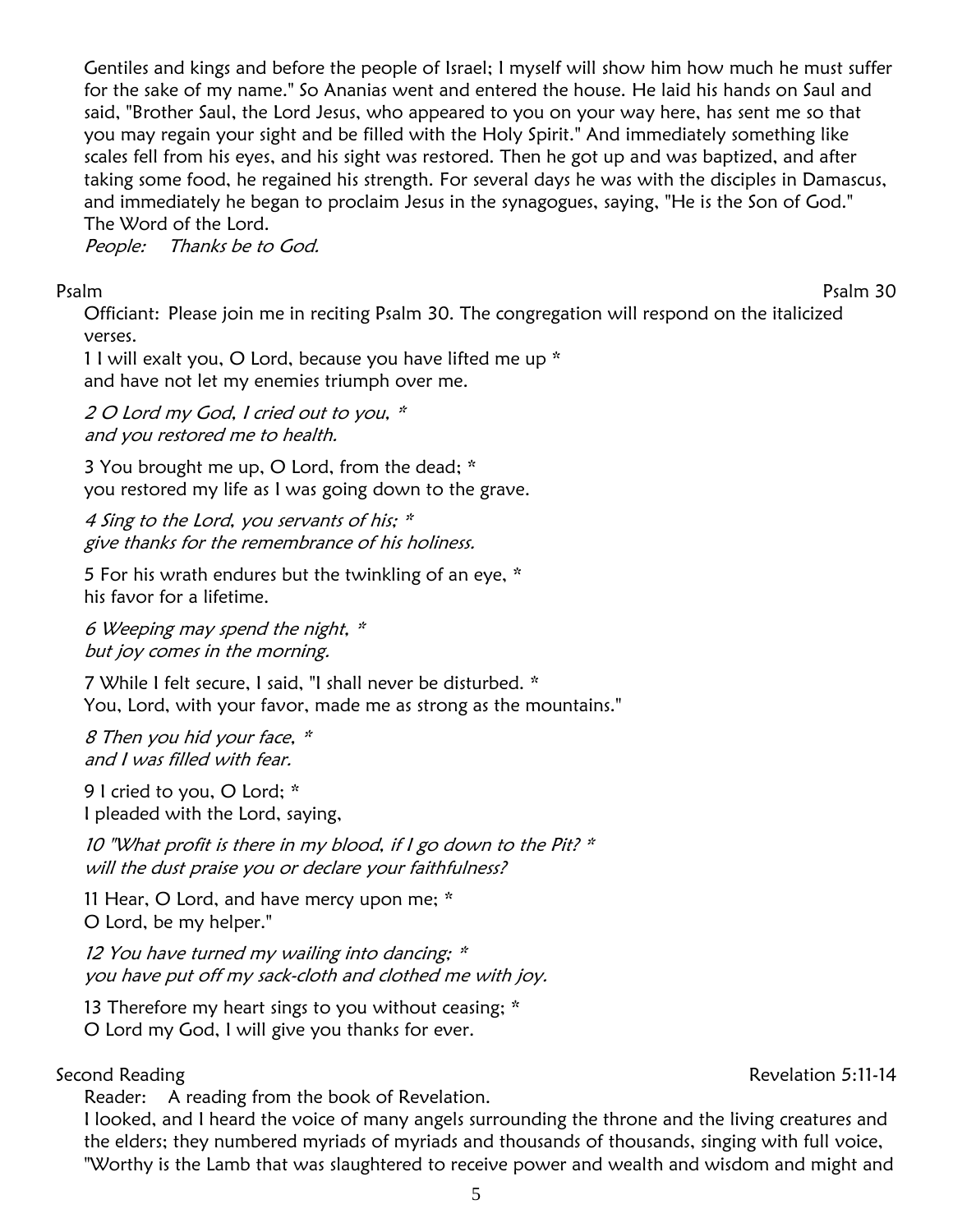honor and glory and blessing!" Then I heard every creature in heaven and on earth and under the earth and in the sea, and all that is in them, singing, "To the one seated on the throne and to the Lamb be blessing and honor and glory and might forever and ever!" And the four living creatures said, "Amen!" And the elders fell down and worshiped.

The Word of Lord. People: Thanks be to God.

Sequence Hymn #374 Sequence Hymn #374

### Gospel John 21:1-19

Officiant: The Holy Gospel of our Lord Jesus Christ according to John. People: Glory to you, Lord Christ.

Jesus showed himself again to the disciples by the Sea of Tiberias; and he showed himself in this way. Gathered there together were Simon Peter, Thomas called the Twin, Nathanael of Cana in Galilee, the sons of Zebedee, and two others of his disciples. Simon Peter said to them, "I am going fishing." They said to him, "We will go with you." They went out and got into the boat, but that night they caught nothing. Just after daybreak, Jesus stood on the beach; but the disciples did not know that it was Jesus. Jesus said to them, "Children, you have no fish, have you?" They answered him, "No." He said to them, "Cast the net to the right side of the boat, and you will find some." So they cast it, and now they were not able to haul it in because there were so many fish. That disciple whom Jesus loved said to Peter, "It is the Lord!" When Simon Peter heard that it was the Lord, he put on some clothes, for he was naked, and jumped into the sea. But the other disciples came in the boat, dragging the net full of fish, for they were not far from the land, only about a hundred yards off. When they had gone ashore, they saw a charcoal fire there, with fish on it, and bread. Jesus said to them, "Bring some of the fish that you have just caught." So Simon Peter went aboard and hauled the net ashore, full of large fish, a hundred fifty-three of them; and though there were so many, the net was not torn. Jesus said to them, "Come and have breakfast." Now none of the disciples dared to ask him, "Who are you?" because they knew it was the Lord. Jesus came and took the bread and gave it to them, and did the same with the fish. This was now the third time that Jesus appeared to the disciples after he was raised from the dead. When they had finished breakfast, Jesus said to Simon Peter, "Simon son of John, do you love me more than these?" He said to him, "Yes, Lord; you know that I love you." Jesus said to him, "Feed my lambs." A second time he said to him, "Simon son of John, do you love me?" He said to him, "Yes, Lord; you know that I love you." Jesus said to him, "Tend my sheep." He said to him the third time, "Simon son of John, do you love me?" Peter felt hurt because he said to him the third time, "Do you love me?" And he said to him, "Lord, you know everything; you know that I love you." Jesus said to him, "Feed my sheep. Very truly, I tell you, when you were younger, you used to fasten your own belt and to go wherever you wished. But when you grow old, you will stretch out your hands, and someone else will fasten a belt around you and take you where you do not wish to go." (He said this to indicate the kind of death by which he would glorify God.) After this he said to him, "Follow me." The Gospel of the Lord.

People: Praise to you, Lord Christ.

Story Share Story Share Share Share Share Share Share Share Share Share Share Share Share Share Share Share Share Share Share Share Share Share Share Share Share Share Share Share Share Share Share Share Share Share Share

The Nicene Creed (Congregation)

Officiant: Please join me in saying the Nicene Creed. People: We believe in one God, the Father, the Almighty, maker of heaven and earth, of all that is, seen and unseen.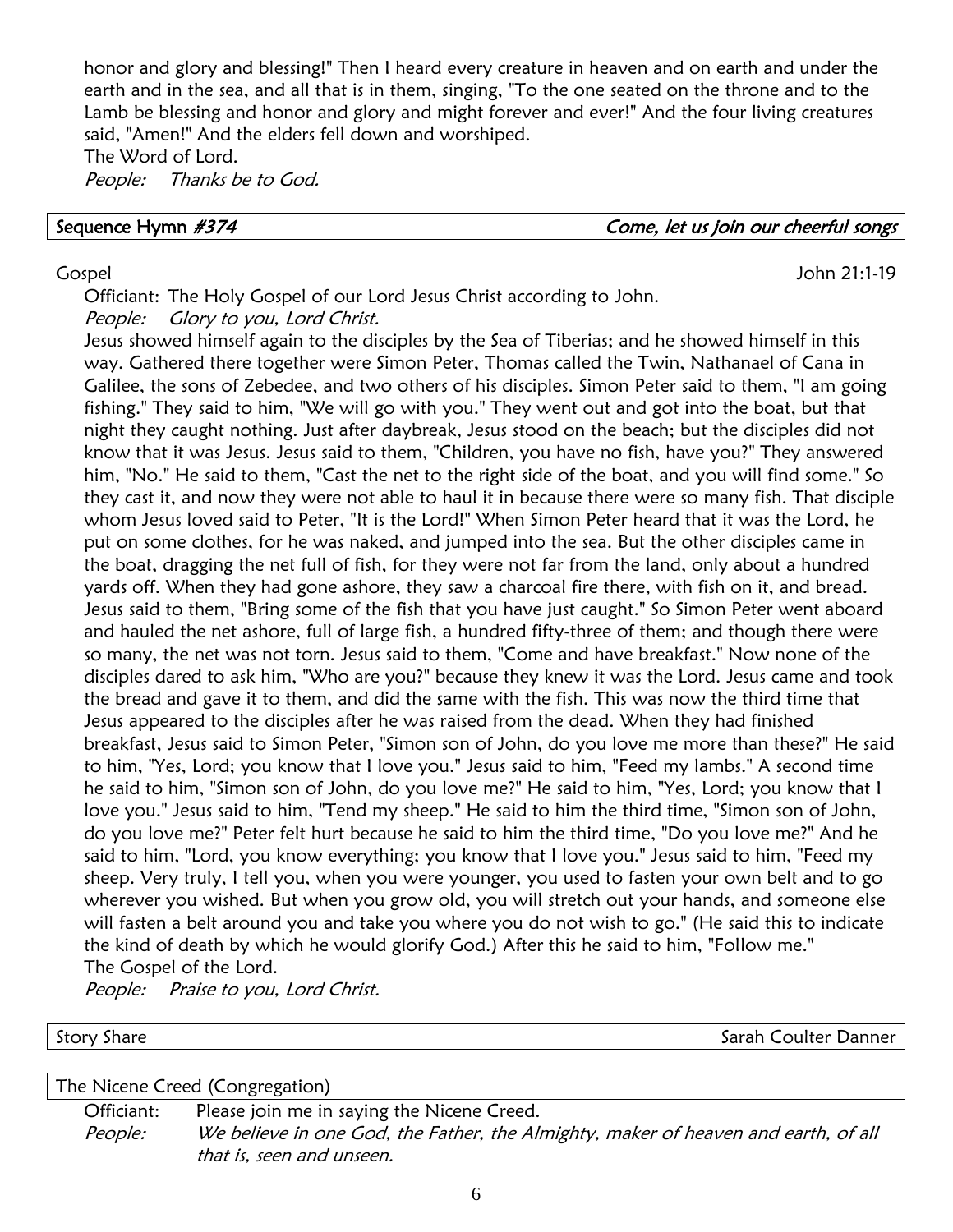We believe in one Lord, Jesus Christ, the only Son of God, eternally begotten of the Father, God from God, Light from Light, true God from true God, begotten, not made, of one Being with the Father. Through him all things were made. For us and for our salvation he came down from heaven: by the power of the Holy Spirit he became incarnate from the Virgin Mary, and was made man. For our sake he was crucified under Pontius Pilate; he suffered death and was buried. On the third day he rose again in accordance with the Scriptures; he ascended into heaven and is seated at the right hand of the Father. He will come again in glory to judge the living and the dead, and his kingdom will have no end.

We believe in the Holy Spirit, the Lord, the giver of life, who proceeds from the Father and the Son. With the Father and the Son he is worshiped and glorified. He has spoken through the Prophets. We believe in one holy catholic and apostolic Church. We acknowledge one baptism for the forgiveness of sins. We look for the resurrection of the dead, and the life of the world to come. Amen.

| <b>Intercession Prayers</b> |                                                                                                                                                                                                                                                                                                                                             |
|-----------------------------|---------------------------------------------------------------------------------------------------------------------------------------------------------------------------------------------------------------------------------------------------------------------------------------------------------------------------------------------|
| Reader:                     | Dear God, we seek to follow your will. Guide us as we grow in spirituality, serve all<br>with compassion, and embrace your courageous hope in the world. In peace, we<br>pray to you, Lord God.<br>Silence.                                                                                                                                 |
| Reader:<br>People:          | For all people in their daily life and work;<br>For our families, friends, and neighbors, and for those who are alone.                                                                                                                                                                                                                      |
| Reader:<br>People:          | For this community, the nation, and the world;<br>For all who work for justice, freedom, and peace.                                                                                                                                                                                                                                         |
| Reader:<br>People:          | For the just and proper use of your creation, especially for the Pride Center of<br>Vermont in Burlington which was vandalized last week;<br>For the victims of hunger, fear, injustice, and oppression.                                                                                                                                    |
| Reader:<br>People:          | For all who are in danger, sorrow, or any kind of trouble;<br>For those who minister to the sick, the friendless, and the needy.                                                                                                                                                                                                            |
| Reader:<br>People:          | For the peace and unity of the Church of God. In our cycle of prayers, we pray for<br>The Episcopal Church in the Philippines; Christ Church, Island Pond; Judy<br>Castonguay, Senior Warden.<br>For all who proclaim the Gospel, and all who seek the Truth.                                                                               |
| Reader:<br>People:          | For Justin, Archbishop of Canterbury, Michael, our Presiding Bishop, Shannon, our<br>Bishop; and Sarah, our priest, and for all bishops and other ministers;<br>For all who serve God in his Church.                                                                                                                                        |
| Reader:                     | For the special needs and concerns of this congregation. We pray especially for:<br>Marion, Lexi, Bud, Nancy, Harriet, Shannon and Brian, Eli, Linda, Martin, Scott, Paige<br>& Minerva, Jason & Nastia and the Koskiakova family, Lyssa & Andrew, Patricia.<br>Silence to allow for private petitions.                                     |
| Reader:<br>People:          | Hear us, Lord;<br>For your mercy is great.                                                                                                                                                                                                                                                                                                  |
| Reader:                     | We thank you, Lord, for all the blessings of this life. We pray especially for those<br>parishioners celebrating birthdays and anniversaries: David & Brenda Thurmer, Chris<br>& Cassi Whitcomb, Amanda Neary, Carian Grace, Kevin Chadburn, Wendy Grace,<br>Phill Savery, Rich Jones, Mary Lou Beaudry. We will exalt you, O God our King; |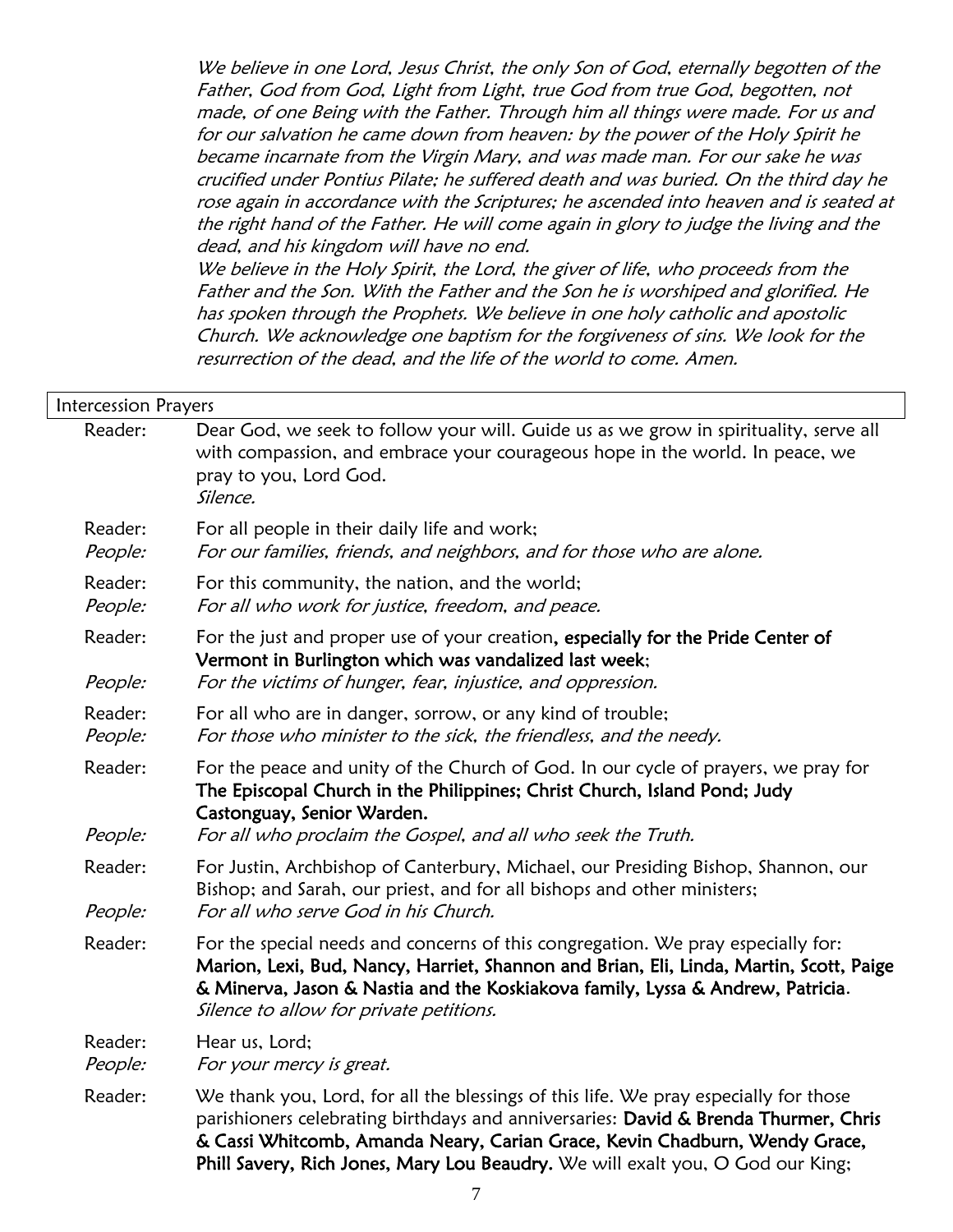People: And praise your Name for ever and ever.

Reader: We pray for all who have died, especially Fern Feather and Louise DeCormier, that they may have a place in your eternal kingdom. Lord, let your loving-kindness be upon them;

People: Who put their trust in you.

Celebrant: Almighty and everlasting God, you made the universe with all its marvelous order, its atoms, worlds, and galaxies, and the infinite complexity of living creatures: Grant that, as we explore the mysteries of your creation, we may come to know you more truly, and more surely fulfill our role in your eternal purpose; in the name of Jesus Christ our Lord. Amen.

### The Peace

| Officiant: The peace of the Lord be always with you. |
|------------------------------------------------------|
| People: And also with you.                           |

### **Announcements**

Thank you for your financial commitment to the life of Trinity Church. Your gift helps our church family spread God's love and joy in the world! Offering plates are located at the top of the center aisle on the way to the altar as well as near the center exit doors.

| Offertory Hymn #417                                        | This is the feast of victory for our God |
|------------------------------------------------------------|------------------------------------------|
| (Choir sings verses; congregation joins for the antiphons) |                                          |

## The Holy Communion

### The Great Thanksgiving  $\int$  120

| Celebrant:     | The Lord be with you.                                                                                                                                                                                                                                                                                                                                                                                                                                                                                                                                                                                                  |
|----------------|------------------------------------------------------------------------------------------------------------------------------------------------------------------------------------------------------------------------------------------------------------------------------------------------------------------------------------------------------------------------------------------------------------------------------------------------------------------------------------------------------------------------------------------------------------------------------------------------------------------------|
| <i>People:</i> | And also with you.                                                                                                                                                                                                                                                                                                                                                                                                                                                                                                                                                                                                     |
| Celebrant:     | Lift up your hearts.                                                                                                                                                                                                                                                                                                                                                                                                                                                                                                                                                                                                   |
| People:        | We lift them to the Lord.                                                                                                                                                                                                                                                                                                                                                                                                                                                                                                                                                                                              |
| Celebrant:     | Let us give thanks to the Lord our God.                                                                                                                                                                                                                                                                                                                                                                                                                                                                                                                                                                                |
| People:        | It is right to give God thanks and praise.                                                                                                                                                                                                                                                                                                                                                                                                                                                                                                                                                                             |
| Celebrant:     | It is right, and a good and joyful thing, always and everywhere to give thanks to you,<br>Father Almighty, Creator of heaven and earth. But chiefly are we bound to praise<br>you for the glorious resurrection of your Son Jesus Christ our Lord; for he is the true<br>Paschal Lamb, who was sacrificed for us, and has taken away the sin of the world. By<br>his death he has destroyed death, and by his rising to life again he has won for us<br>everlasting life. Therefore we praise you, joining our voices with Angels and<br>Archangels and with all the company of heaven, who for ever sing this hymn to |

proclaim the glory of your Name:

### Sanctus *S 124*

All: Holy, holy, holy Lord, God of power and might. Heaven and earth are full of your glory. Hosanna in the highest. Blessed is he who comes in the name of the Lord. Hosanna in the highest.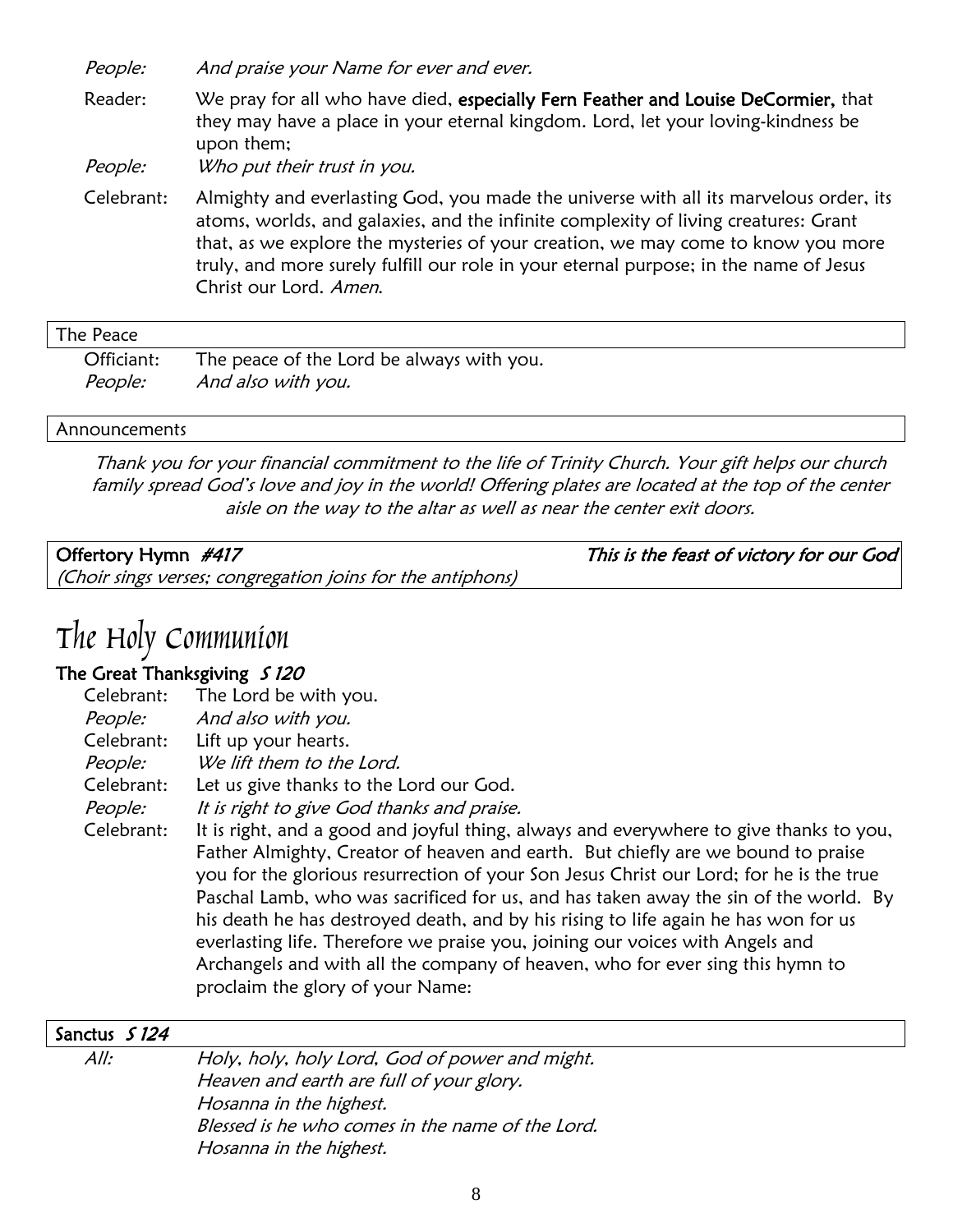Eucharistic Prayer B (People stand or kneel as able.)

Celebrant: We give thanks to you, O God, for the goodness and love which you have made known to us in creation; in the calling of Israel to be your people; in your Word spoken through the prophets; and above all in the Word made flesh, Jesus, your Son. For in these last days you sent him to be incarnate from the Virgin Mary, to be the Savior and Redeemer of the world. In him, you have delivered us from evil, and made us worthy to stand before you. In him, you have brought us out of error into truth, out of sin into righteousness, out of death into life.

> On the night before he died for us, our Lord Jesus Christ took bread; and when he had given thanks to you, he broke it, and gave it to his disciples, and said, "Take, eat: This is my Body, which is given for you. Do this for the remembrance of me."

> After supper he took the cup of wine; and when he had given thanks, he gave it to them, and said, "Drink this, all of you: This is my Blood of the new Covenant, which is shed for you and for all for the forgiveness of sins. Whenever you drink it, do this for the remembrance of me."

Therefore, according to his command, O Father, All: We remember his death, We proclaim his resurrection, We await his coming in glory;

Celebrant: And we offer our sacrifice of praise and thanksgiving to you, O Lord of all; presenting to you, from your creation, this bread and this wine.

> We pray you, gracious God, to send your Holy Spirit upon these gifts that they may be the Sacrament of the Body of Christ and his Blood of the new Covenant. Unite us to your Son in his sacrifice, that we may be acceptable through him, being sanctified by the Holy Spirit. In the fullness of time, put all things in subjection under your Christ, and bring us to that heavenly country where, with all your saints, we may enter the everlasting heritage of your sons and daughters; through Jesus Christ our Lord, the firstborn of all creation, the head of the Church, and the author of our salvation.

> By him, and with him, and in him, in the unity of the Holy Spirit all honor and glory is yours, Almighty Father, now and for ever. AMEN.

| The Lord's Prayer |                                                                                  |  |
|-------------------|----------------------------------------------------------------------------------|--|
| Celebrant:        | And now, as our Savior Christ has taught us, we are bold to say,                 |  |
| All:              | Our Father, who art in heaven, hallowed be thy Name,                             |  |
|                   | thy kingdom come, thy will be done, on earth as it is in heaven.                 |  |
|                   | Give us this day our daily bread.                                                |  |
|                   | And forgive us our trespasses, as we forgive those who trespass against us.      |  |
|                   | And lead us not into temptation, but deliver us from evil.                       |  |
|                   | For thine is the kingdom, and the power, and the glory, for ever and ever. Amen. |  |
|                   |                                                                                  |  |

| The Fraction Anthem 5167 |                                                                                    | The disciples knew the Lord Jesus |  |
|--------------------------|------------------------------------------------------------------------------------|-----------------------------------|--|
| Antiphon:                | The disciples knew the Lord Jesus in the breaking of the bread.                    |                                   |  |
| Verses:                  | The bread which we break, alleluia, is the communion of the body of Christ. (Ant.) |                                   |  |
|                          | One body are we, alleluia, for though many we share one bread. (Ant.)              |                                   |  |